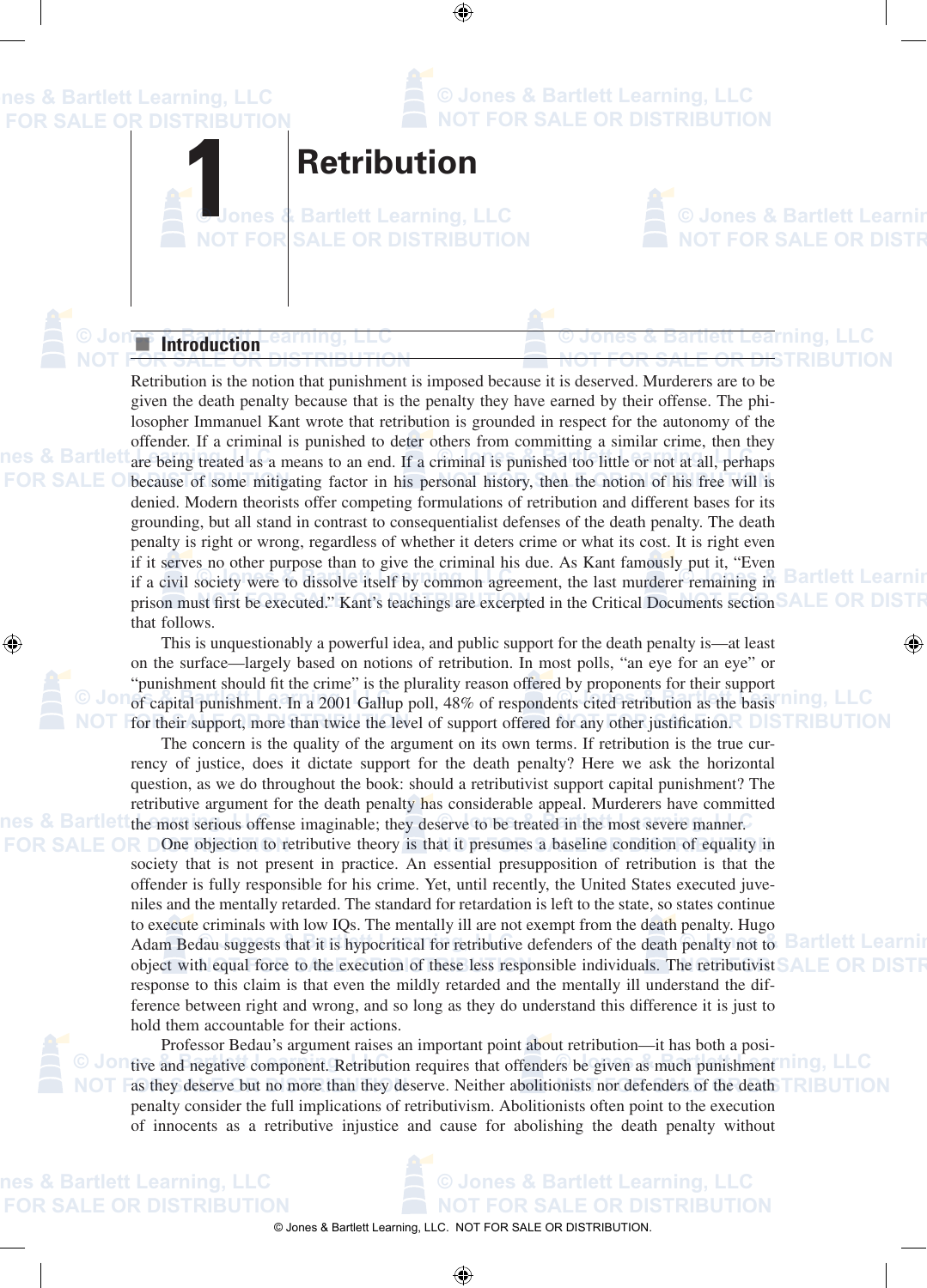recognizing the retributive injustice of not giving defendants deserving the death penalty their due. Defenders of the death penalty sometimes make the same mistake and demand the death penalty on retributive grounds without acknowledging the problem of innocence and the difficulty in determining with certainty which defendants deserve to die and which do not, each a serious concern from the standpoint of retribution.

Another commonly raised objection is that although retribution offers a compelling definition of who should be punished—the guilty and no one else—it is less effective at defining the quantity of punishment that the offender should receive. Why does the murderer deserve death and not life imprisonment without the possibility of parole? It is not useful to rely on *lex talionis*—"an eye for an eye"—to resolve this question. We do not generally think that rapists deserve to be raped or that car thieves deserve to be punished by having their cars taken from them. For some crimes, it is not even possible to imagine the equivalent punishment. How would one defraud a fraud? What would be the appropriate punishment for a traitor or a kidnapper or an embezzler? Albert Camus argued that the death penalty is too much punishment for murderers:

*An execution is not simply death. It is just as different from the privation of life as a concentration camp is from prison. It adds to death a rule, a public premeditation known to the future* victim, an organization which is itself a source of moral sufferings more terrible than death. *Capital punishment is the most premeditated of murders, to which no criminal's deed, however calculated can be compared. For there to be an equivalency, the death penalty would have to punish a criminal who had warned his victim of the date at which he would inflict a horrible death on him and who, from that moment onward, had confined him at his mercy for months.*  **Such a monster is not encountered in private life. © Jones & Bartlett Learning, LLC**

> One response to the uncertainty of the appropriate quantity of punishment might be to say that criminals deserve the punishment the law provides, a legalistic notion of retributivism. If the law says that car thieves are to be punished by 20 years in prison, and the law is known within the community, and the thief chooses to steal anyway, then this is the punishment the offender deserves. This also means that murderers deserve death in Texas, but not in Massachusetts, and that what they deserve may change from year to year as new legislators enter office. This is an unsatisfying and arbitrary notion of retributivism. Even the most devoted retributivists generally concede that the calculation of punishment requires a more nuanced formula than either legalistic retributivism or *lex talionis* provides.

The leading modern solution to this problem has been a notion of proportionate retributivism. Penalties are ranked in order of harshness; crimes are ranked in order of severity. The most severe crime is paired with the harshest punishment, the second most severe crime is paired with the second harshest punishment, and so on until all crimes have been paired with proportionate punishments. This method dictates relative levels of desert—a murderer deserves a harsher punishment than a thief—but this method does not dictate any absolute levels of punishment. If murder is the most severe crime, the murderer may justly receive a 10-year prison term if that is the harshest punishment the society deems just, and every other criminal, thieves included, should receive less severe penalties.

In the debate that follows, Claire Finkelstein argues that even proportionate retributivism does not dictate support for the death penalty. Finkelstein notes that proportionate retributivists do not believe that all forms of punishment are acceptable—virtually everyone agrees that torture is unacceptable. But there is no objective theory by which to determine which acts are morally acceptable and which are not. If torture is off limits, Finkelstein argues, then surely the death penalty is too. Finkelstein posits that the death penalty is fundamentally at odds with the retributivist's recognition of the physical integrity of human beings. Michael Davis responds by arguing that it may be possible to construct a common standard of humanness: that we can determine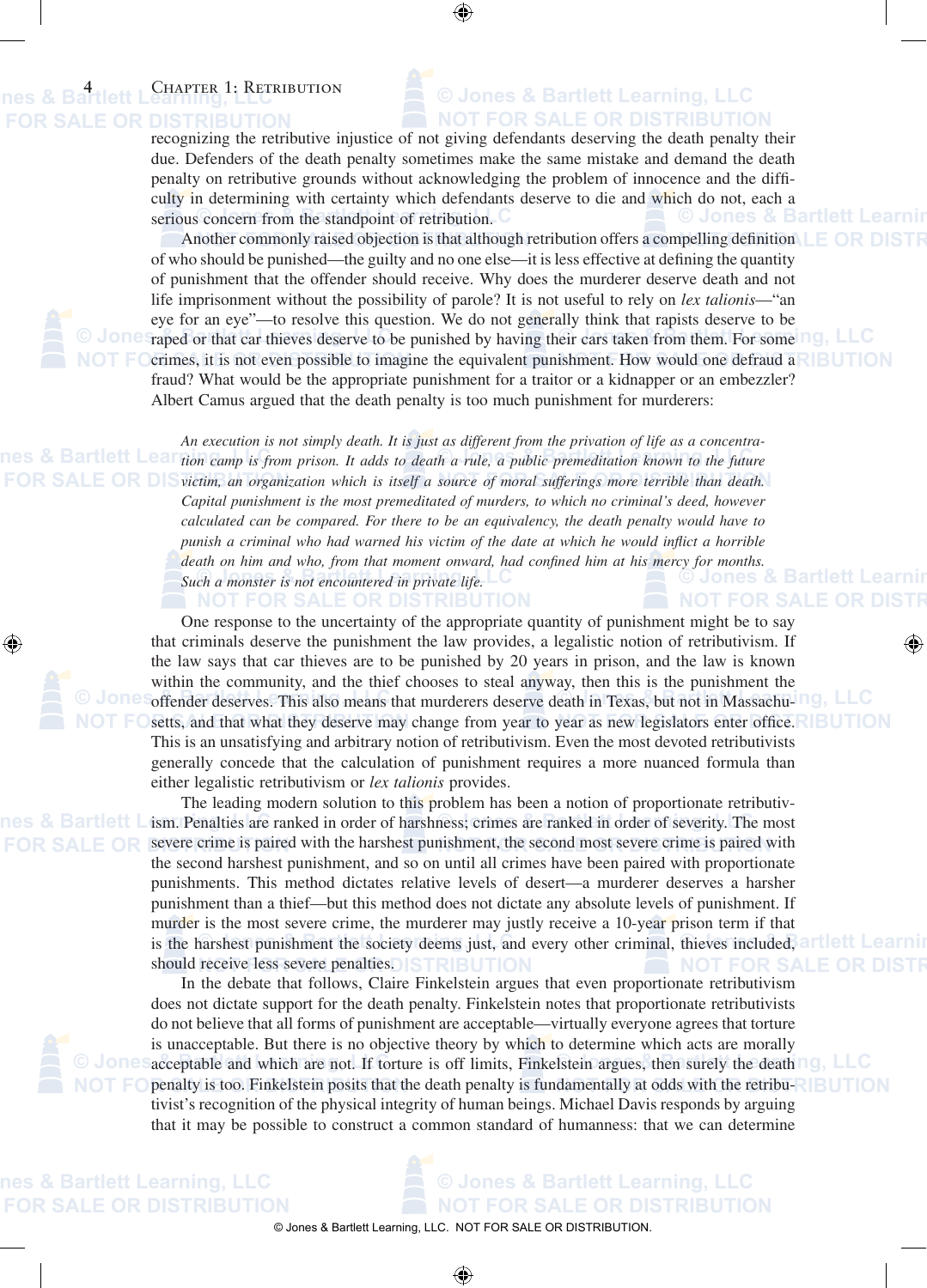with certainty which punishments are morally tolerable within a particular society. Davis argues that in the contemporary United States, early death—which is what capital punishment inflicts is not so rare as to be inhumane.

#### **Critical Documents** <u>Note</u> that the sales of the sales of the sales of the sales of the sales of the sales of the sales of the sales of the sales of the sales of the sales of the sales of the sales of the sales of the sales of the sales of th

## **Immanuel Kant, "The Right of Punishing" from** *The Metaphysics of Morals*

Judicial or juridical punishment is to be distinguished from natural punishment, in which crime as vice punishes itself and does not as such come within the cognizance of the legislator. Juridical punishment can never be administered merely as a means for promoting another good either with regard to the criminal himself or to civil society, but must in all cases be imposed only because the individual on whom it is inflicted has committed a crime. For one man ought never to be dealt with merely as a means subservient to the purpose of another, nor be mixed up with the subjects of real right. The penal law is a categorical imperative; and woe to him who creeps through the serpent-windings of utilitarianism to discover some advantage that may discharge him from the justice of punishment.

> But what is the mode and measure of punishment which public justice takes as its principle and standard? It is just the principle of equality, by which the pointer of the scale of justice is made to incline no more to the one side than the other. It may be rendered by saying that the undeserved evil which any one commits on another is to be regarded as perpetrated on himself. Hence it may be said: "If you slander another, you slander yourself; if you steal from another, you steal from yourself; if you strike another, you strike yourself; if you kill another, you kill yourself." This is the right of retaliation (*jus talionis*); and, properly understood, it is the only principle which in regulating a public court, as distinguished from mere private judgment, can definitely assign both the quality and the quantity of a just penalty. All other standards are wavering and uncertain; and on account of other considerations involved in them, they contain no principle conformable to the sentence of pure and strict justice. **NOTE:** NOTE:  $\mathbf{N} = \mathbf{N} \times \mathbf{N}$

It may appear, however, that difference of social status would not admit the application of the principle of retaliation, which is that of "like with like." But although the application may not in all cases be possible according to the letter, yet as regards the effect it may always be attained in practice, by due regard being given to the disposition and sentiment of the parties in the higher social sphere. Thus a pecuniary penalty on account of a verbal injury may have no direct proportion to the injustice of slander; for one who is wealthy may be able to indulge himself in this offence for his own gratification. Yet the attack committed on the honour of the party aggrieved may have its equivalent in the pain inflicted upon the pride of the aggressor, especially if he is condemned by the judgment of the court, not only to retract and apologize, but to submit to some meaner ordeal, as kissing the hand of the injured person.

But whoever has committed murder, must die. There is, in this case, no juridical substitute or surrogate, that can be given or taken for the satisfaction of justice. There is no likeness or proportion between life, however painful, and death; and therefore there is no equality between the crime of murder and the retaliation of it but what is judicially accomplished by the execution of the criminal. His death, however, must be kept free from all maltreatment that would make the humanity suffering in his person loathsome or abominable. Even if a civil society resolved to dissolve itself with the consent of all its members—as might be supposed in the case of a people inhabiting an island resolving to separate and scatter themselves throughout the whole world—the last murderer lying in the prison ought to be executed before the resolution was carried out. This ought to be done in order that every one may realize the desert of his deeds,

**NOT FOR SALE OR DISTRIBUTION**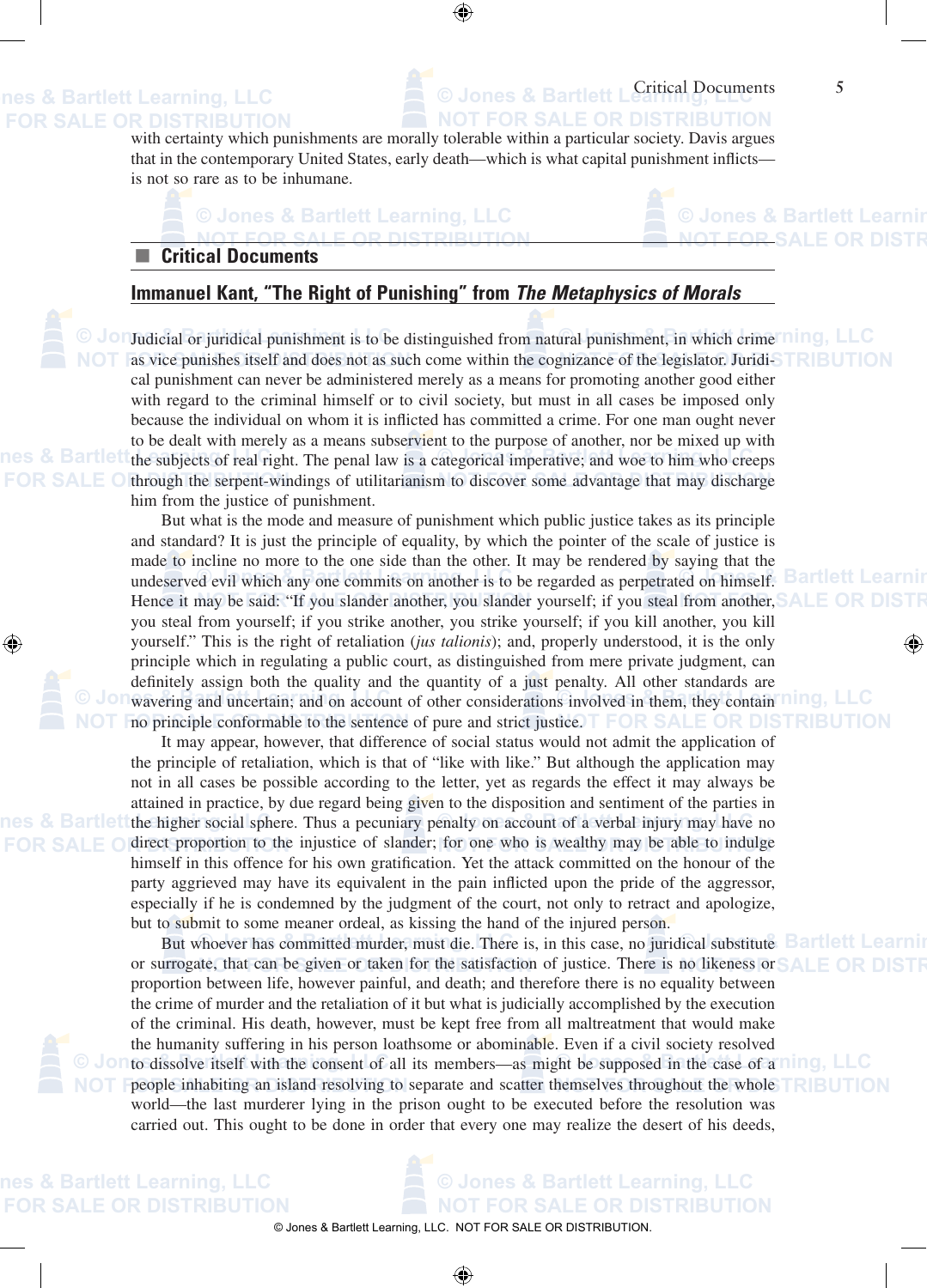and that blood-guiltiness may not remain upon the people; for otherwise they might all be regarded as participators in the murder as a public violation of justice.

**© Jones & Bartlett Learning, LLC**

# **Perspectives**

# **Issue—Does Retribution Demand the Death Penalty?**

## **Claire Finkelstein, "Death and Retribution"**

**© Jones & Bartlett Learning, LLC**

21 *Criminal Justice Ethics* 12 (2002)

#### **I. Introduction**

It is often supposed that a theory of punishment predicated on desert lends support to the death penalty. What leads to this assumption is a prior thought about the appropriate punishment for murder: If we are to punish murderers as they deserve, we will inflict on them what they inflicted on their victims, namely death. This association between a desert-based theory of punishment, known as retributivism, and the death penalty appears not only in academic writings on the subject, but in popular views of punishment as well. Public rhetoric in support of the death penalty, for example, is nearly always retributivist. Politicians urging its use in a particular case will more readily speak of justice and desert than of future dangerousness or setting an example for others. They evidently think the retributivist argument for death more appealing than the utilitarian arguments that might be made in its favor.  $\overline{L}$   $\overline{L}$ 

> In my view, however, the faith that death penalty proponents place in the retributivist theory of punishment is misplaced. In this essay I argue that retributivism fails to justify the use of death as punishment, and, moreover, that a desert-based theory of punishment is particularly ill-suited to such a task. I shall not argue against retributivism as a theory of punishment per se. My more limited suggestion is that even if retributivism succeeds in justifying the practice of punishment overall, it cannot provide a compelling reason for including the penalty of death in that practice.

#### **II. The Basic Retributivist Argument for the Death Penalty**

Retributivism is the theory of punishment that asserts that punishment is justified because, and only to the extent that, the criminal deserves to be punished in virtue of the wrongfulness of his act. Traditionally, the core of the retributivist's argument for any specific penalty is the doctrine of lex talionis, the idea that a person deserves to experience the suffering or moral evil he has inflicted on his victim. Taken literally, *lex talionis* is an absurd doctrine—no one thinks we should rape rapists, assault assailants, or burgle the homes of burglars. This difficulty making sense of *lex talionis* has accordingly led some retributivists to suggest that retributivism is most compelling as a general justification for the institution as a whole, without thinking of it as containing a further theory of the measure of punishment. But in the absence of its accompanying doctrine of lex talionis, or any other way of giving content to the notion of desert, the retributivist will remain unable to justify any specific penalty, including the death penalty. Given that retributivism is absurd if accompanied by a literal interpretation of *lex talionis*, and vacuous (for our purposes) if articulated without *lex talionis*, the retributivist must attempt to cast his defense of the death penalty in terms of a more approximate system for matching crimes with punishments, one that does not insist that the punishment exactly fit the crime. **© Jones & Bartlett Learning, LLC**

> Most retributivists who argue in favor of the death penalty attempt to do just this. That is, they abandon *lex talionis* in favor of a similar idea, namely that a criminal deserves to suffer some approximate match for what he inflicted on his victim. But this approach turns out to be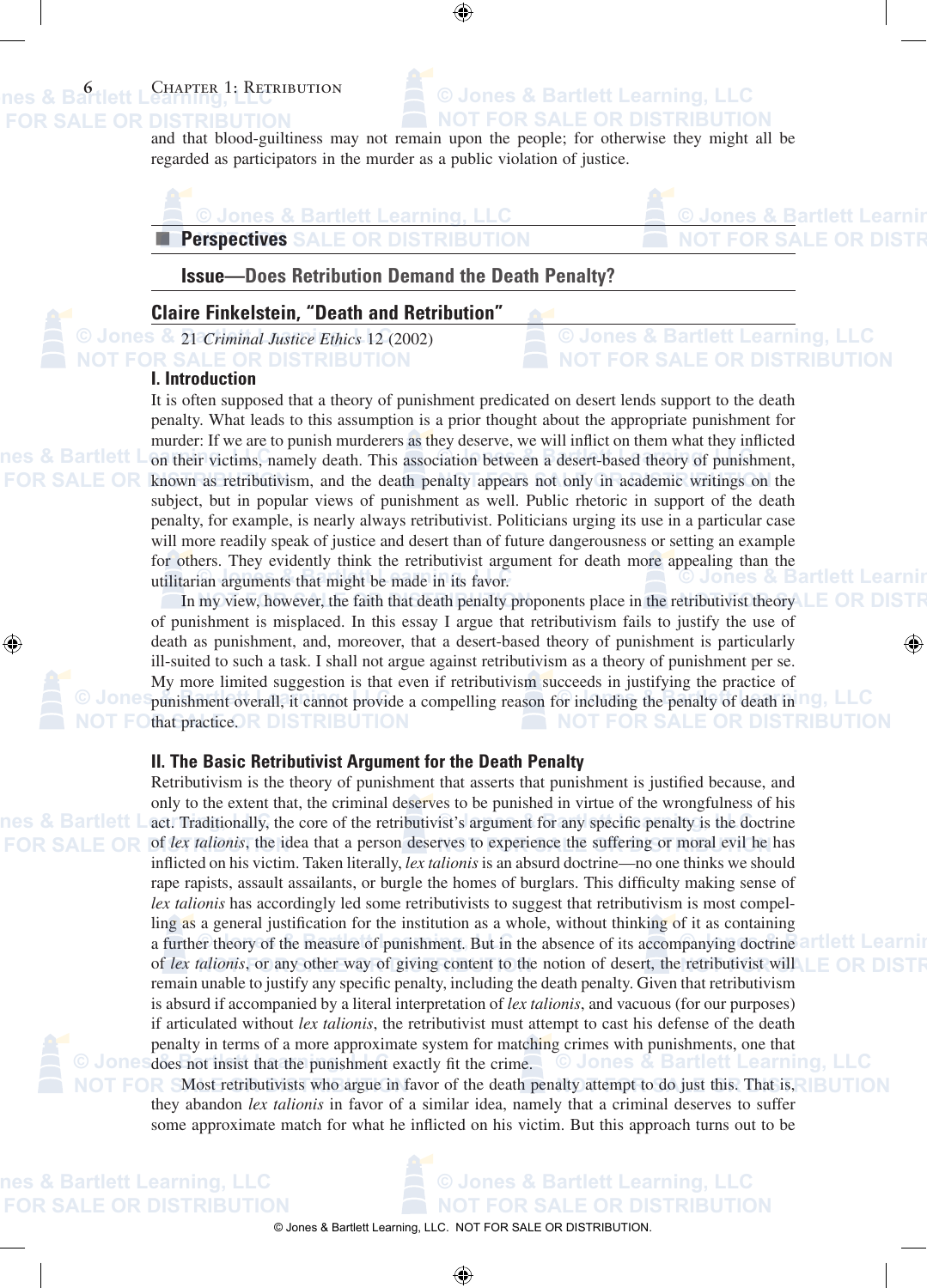more problematic than one might have thought. Begin by considering just how approximate the doctrine must be to work. It is not only that presently we are unwilling to inflict some of the more extreme harms, like rape and torture, that criminals sometimes inflict on their victims. The prohibited list also includes more modest harms, such as forcing a member of a fraternity to imbibe too much alcohol or requiring a rogue cop to remove his clothes and walk half a mile in winter along a public road, both harms that such perpetrators have inflicted on their victims. Indeed, once one begins to consider all the deviant forms of behavior our criminal codes outlaw, it is clear that the vast majority of criminal acts are not ones we feel entitled to impose by way of punishment. There are really only several criminal acts that we regard as yielding acceptable forms of punishment: false imprisonment, theft, and in some states murder. The retributivist who wishes to match crimes with punishments must come up with a theory that would limit the deserved penalty to the three forms of criminal conduct listed above.

There are two possible strategies available to the retributivist in order to accomplish this end. The first distributes punishments proportionately, so that the worst crimes are matched with the worst penalties, and so on down the line. This method dictates only relative levels of desert, rather than requiring any particular objective measure of what criminal acts deserve what treatment. We might call this version of retributivism the "proportionate penalty" theory. One can think of this strategy as an alternative to lex talionis or as an interpretation of it; the label is unimportant. For the sake of clarity, let us treat *lex talionis* as the theory that calls for a strict equivalence between crime and punishment. Proportionate penalty will thus be a modification of the basic *lex talionis* doctrine. Whatever its other merits, this latter approach will not help the retributivist to argue for the death penalty—the method does not provide an argument that we ought to include a given penalty on the list of acceptable penalties. It merely insists on taking available punishments—that is, punishments we are already willing to inflict—and imposing them on perpetrators in order of severity according to the seriousness of the criminal acts performed.

The second, and more promising strategy is to attempt to establish a moral equivalence between crimes and permissible punishments. This strategy asserts that the perpetrator should suffer an amount equivalent to the harm or moral evil inflicted on the victim, but the kind of harm or moral evil involved need not match. That is, instead of either assigning the same harm or evil as punishment that the offender inflicted on his victim, or fixing penalties proportionately by making sure that the right intervals obtain between levels of punishments, we can match crimes with punishments on an absolute scale, but establish only a rough moral equivalence between the two. We would seek to inflict on the perpetrator by way of punishment the nearest morally permissible form of punishment to the act the perpetrator committed. Let us call this version of retributivism the "moral equivalence" theory of justified punishment.

Arguably, Kant suggested a moral equivalence approach to punishment on at least one occasion:

*A monetary fine on account of a verbal injury, for example, bears no relation to the actual offence,*  for anyone who has plenty of money could allow himself such an offence whenever he pleased. But the injured honour of one individual might well be closely matched by the wounded pride of *the other, as would happen if the latter were compelled by judgment and right not only to apologize publicly, but also, let us say, to kiss the hand of the former, even though he were of lower station.* 

The moral equivalence theory has no way of identifying which penalties are morally permissible and which are not. That is, whatever other lessons we should draw from Kant's view on punishment, we should understand him as believing that a perpetrator can be treated in a way that is morally commensurate with the harm and suffering he inflicted on the victim, without having to inflict that very same punishment on him. And while Kant does not articulate the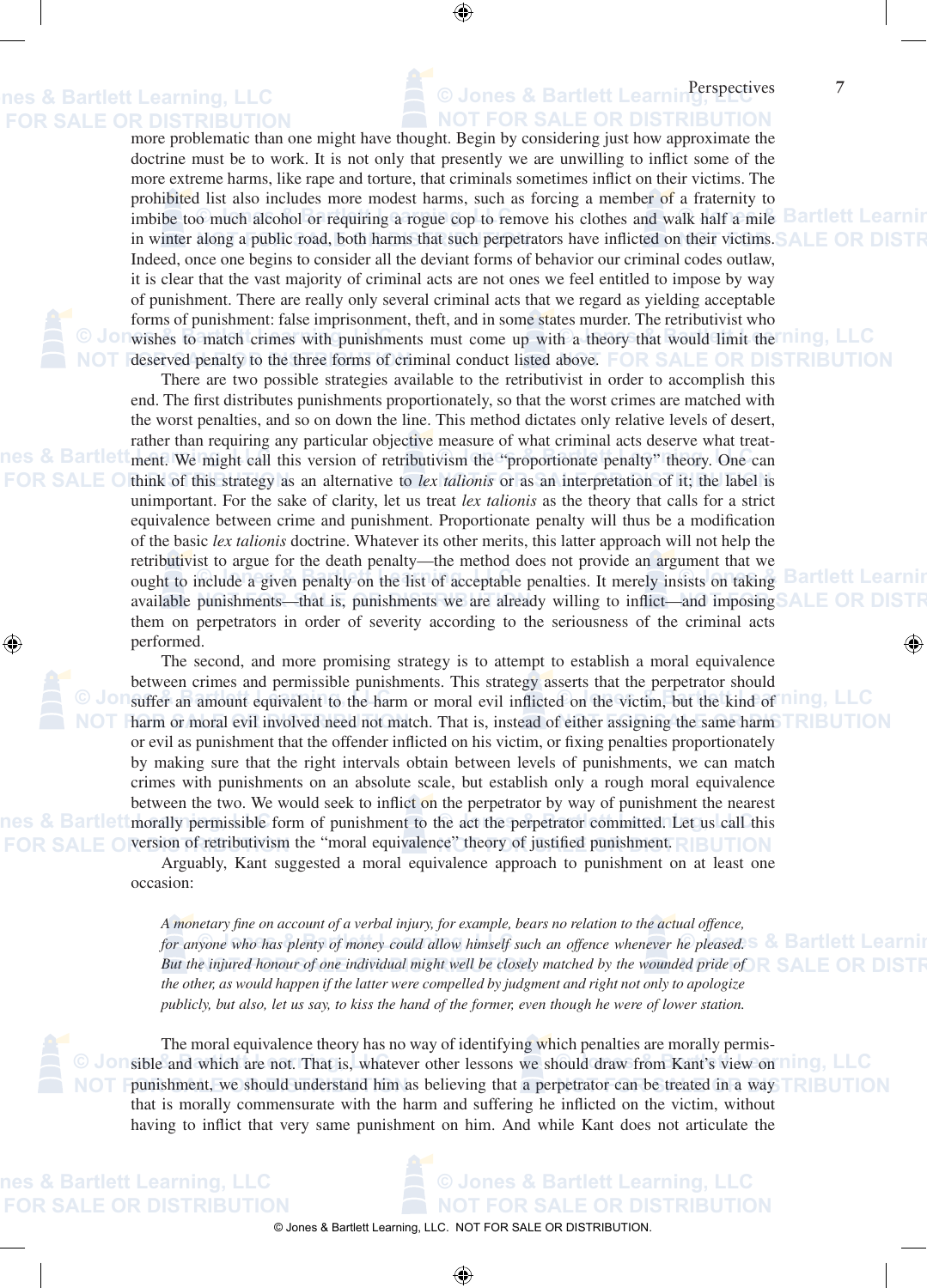theory in this way, the basic strategy of such views is to try to distinguish what a person deserves, in some absolute sense, from what it is permissible for society to inflict on him by way of punishment. The moral equivalence theory thus maintains that while a criminal who locks his victim in the trunk of a car before killing her may "deserve" to be locked in a trunk himself before being executed, it is not permissible for us to inflict such a punishment on him. The moral equivalence theory suggests that we eliminate forms of treatment that are impermissible from our roster of available punishments, and within that constraint, attempt to match the offender's criminal act as closely as possible with the punishment we inflict on him.

But the moral equivalence theory is woefully incomplete. By itself it has no way of identifying which penalties are morally permissible and which are not. How do we know, for example, that locking a perpetrator in the trunk of a car and then killing him is impermissible, but that simply executing him is not? The moral equivalence theory needs to be supplemented by another moral theory, one that tells us which penalties are morally permissible and which are not.

Let us suppose the moral equivalence theorist manages to supply such an account and that we accept the theory in that form. Still, it is not clear that the moral equivalence theory can be used to defend the death penalty. There are at least two problems with that view. First, even in this modified form, there clearly are some penalties we think of as morally unacceptable but which are less severe than death. And if we wish to rule out those penalties, we will be compelled to rule out death as well. Consider torture. It is difficult to see torture as off-limits on the grounds that it is unacceptably severe, because it is actually most plausible to think of torture as less severe than death. The moral equivalence theorist's own method makes it clear why this is so: If penalties are to be the equivalent of crimes, then we should rank penalties the way we rank crimes. But we think of murder as a more heinous crime than any non-lethal assault. So torture should be a less severe penalty than death. But if torture is an unacceptable penalty, it should follow that death is unacceptable as well, given that death is a more severe penalty than torture. Let us call this argument on behalf of the abolitionist the "severity response."

Admittedly there are some problems with the severity response. First, the death penalty proponent might dispute the claim that death is more severe than torture. Torture is more severe, he might argue, because it is more uncivilized and more brutal than death. That torture is widely regarded by everyone, on all sides of the argument, as unacceptable but death is not seems to bear out the death penalty proponent's intuition on this point. But what about the fact that most perpetrators themselves would choose torture instead of death? The death penalty proponent might say that the criminal's own preferences cannot be the measure of the severity of a punishment. It is perfectly possible, for example, that a given criminal would prefer to spend a night in jail than to pay a small fine, because he is very attached to money and does not particularly mind confinement. But this would not show that the night in jail is a less severe penalty than the fine. There are also those who would prefer death to life imprisonment without parole. Yet surely these preferences do not imply that life imprisonment is a more severe penalty, even for those defendants.

> Against this (and on behalf of the abolitionist), it might be noted that we can speak of the pain of having a tooth pulled and compare it favorably to the pain of having a severe burn, without its being infallibly true that everyone would choose the former over the latter. We are entitled to think of incarceration as "painful" because we assess that treatment in general terms. It need not be the case that everyone who has ever been "punished" by way of incarceration found that treatment painful. There are many penalties we would readily classify as less severe than torture and death that we do not hesitate to say are impermissible to impose.

Finally, the death penalty proponent might object to the severity argument by pointing out that severity does not correlate terribly well with impermissibility. There are many penalties we would readily classify as less severe than torture and death that we do not hesitate to say are impermissible to impose. There is, for example, great resistance to the recent turn toward shame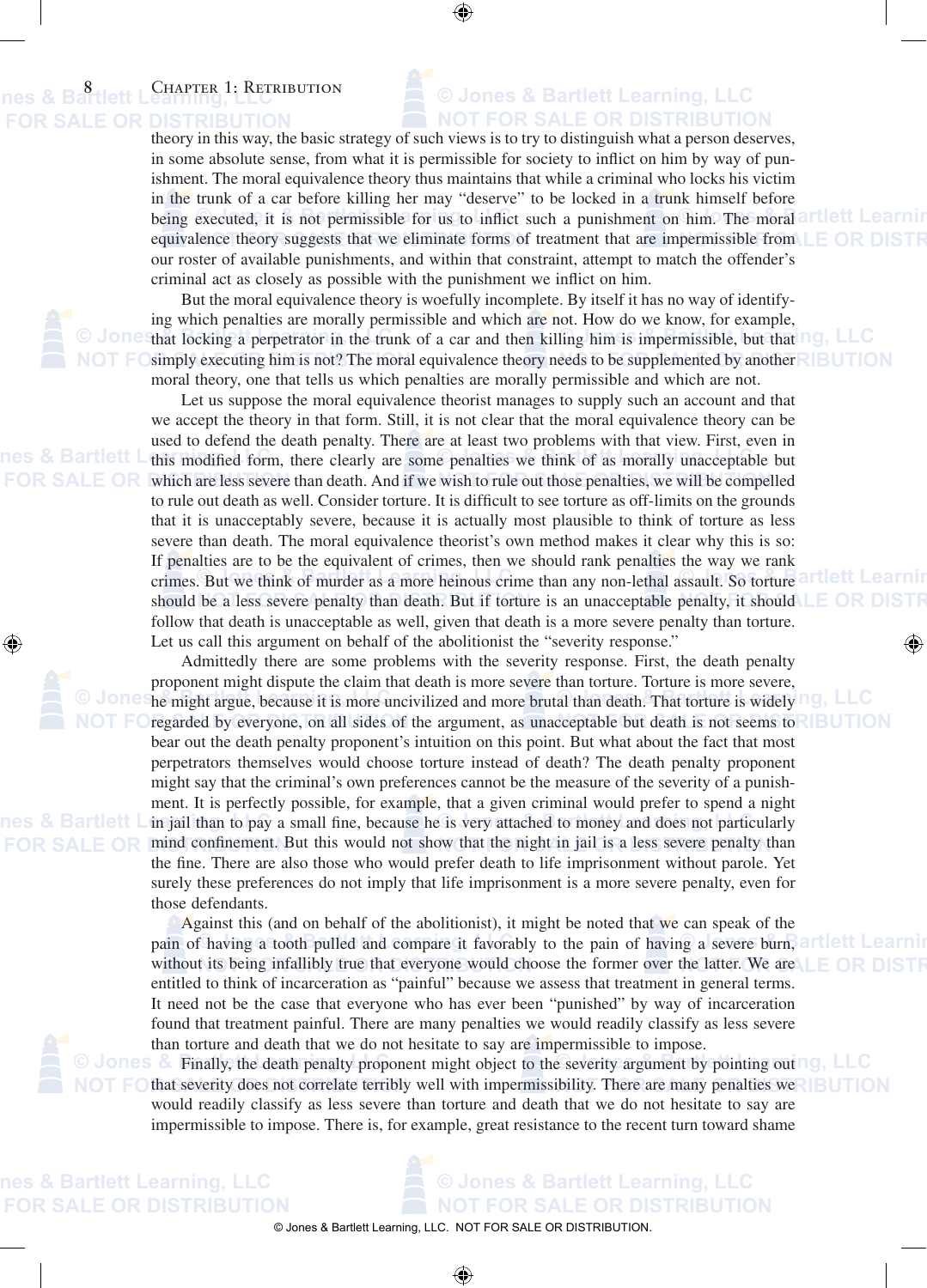sanctions, such as forcing a convicted sex offender to display a sign outside of his dwelling revealing his status or forcing him to affix sex offender license plates to his car. It is also questionable whether it is permissible to sterilize repeat sex offenders, or to force female adolescent offenders to subject themselves to mandatory birth control measures like Depo-Provera. If the abolitionist's severity argument were correct, however, we would have to take the lowest unacceptable penalty on the list of penalties and say that any penalty more severe than it would be morally unacceptable. This strategy would quickly rule out most sentences currently inflicted for felonies, since many objectionable shame sanctions are less severe than most terms of imprisonment.

On behalf of the abolitionist once again, and against this counter argument, we might say that perhaps we are wrong to reject shame sanctions and other minor interferences with liberty. Indeed, the above argument suggests a compelling reason to allow them, namely, that imposing them may enable us to avoid inflicting more severe penalties that involve significantly greater loss of liberty. If, for example, we have the choice between a shame sanction—like a sign or a license plate—and a period of incarceration, and if both penalties are equally effective from the standpoint of deterrence, we arguably have an obligation to inflict the shame sanction, since it is the less invasive penalty. On balance, then, the argument we offered above on the abolitionist's behalf seems to me a good one—that if we reject torture because it is too severe, we should reject death as a penalty because it is more severe. This argument, however, seems to require that we revise our intuitions about a number of lesser penalties.

> Because neither proponents nor abolitionists offers an account of severity or even particularly attempts to explain its stance on death, the debate between proponent and opponent seems arbitrary. It quickly reduces to the question of whether we think death an excessively harsh penalty—and that is not a terribly nuanced ground on which to settle the matter.

But we should not be too hasty to declare the argument a draw. The result is that the death penalty proponent bears the burden of proof. The retributivist is particularly affected by this burden of proof claim, for by his lights killing a person is such an evil act that the killer incurs a tremendous moral debt, repayable only with the murderer's own life. It would seem to follow that an executioner, or society more generally, who takes a person's life must incur this same moral debt, unless his act is morally justified. In the absence of such a justification, the executioner, and society as his accomplice, is no better than a murderer.

#### **III. Conventional Retributivism**

There is another version of the retributivist's argument we must at least briefly consider, according to which principles of desert should be understood as grounded in contractarian agreement. This view enjoys a substantial advantage over ordinary retributivism. The version of retributivism that is grounded in consent stands in an entirely different position relative to that presumption against punishment with which we began. Here the presumption, if anything, works the other way around: We seem entitled to assume, at least as an initial matter, that a treatment to which a person has consented is one it is morally acceptable to inflict on him. If it can indeed be shown that there is a consensual basis for treating the worst criminals as deserving of death, it will be much less difficult to justify inflicting it on them.

According to the view we are now considering, the reason the person who commits a particularly vicious murder deserves to die is that he has agreed to the norms that dictate this treatment. I suggest we call this "conventional retributivism," since this account makes the notion of desert, which lies at the heart of the retributivist approach, dependent on the prior agreement of those who will be affected by it. There are two versions of this kind of approach. According to the first version, we can actually think of the criminal as agreeing to his own punishment, since the criminal act itself constitutes the criminal's acceptance of the punishment that is later imposed on him. This is what I shall call the "voluntarist" theory of punishment. The central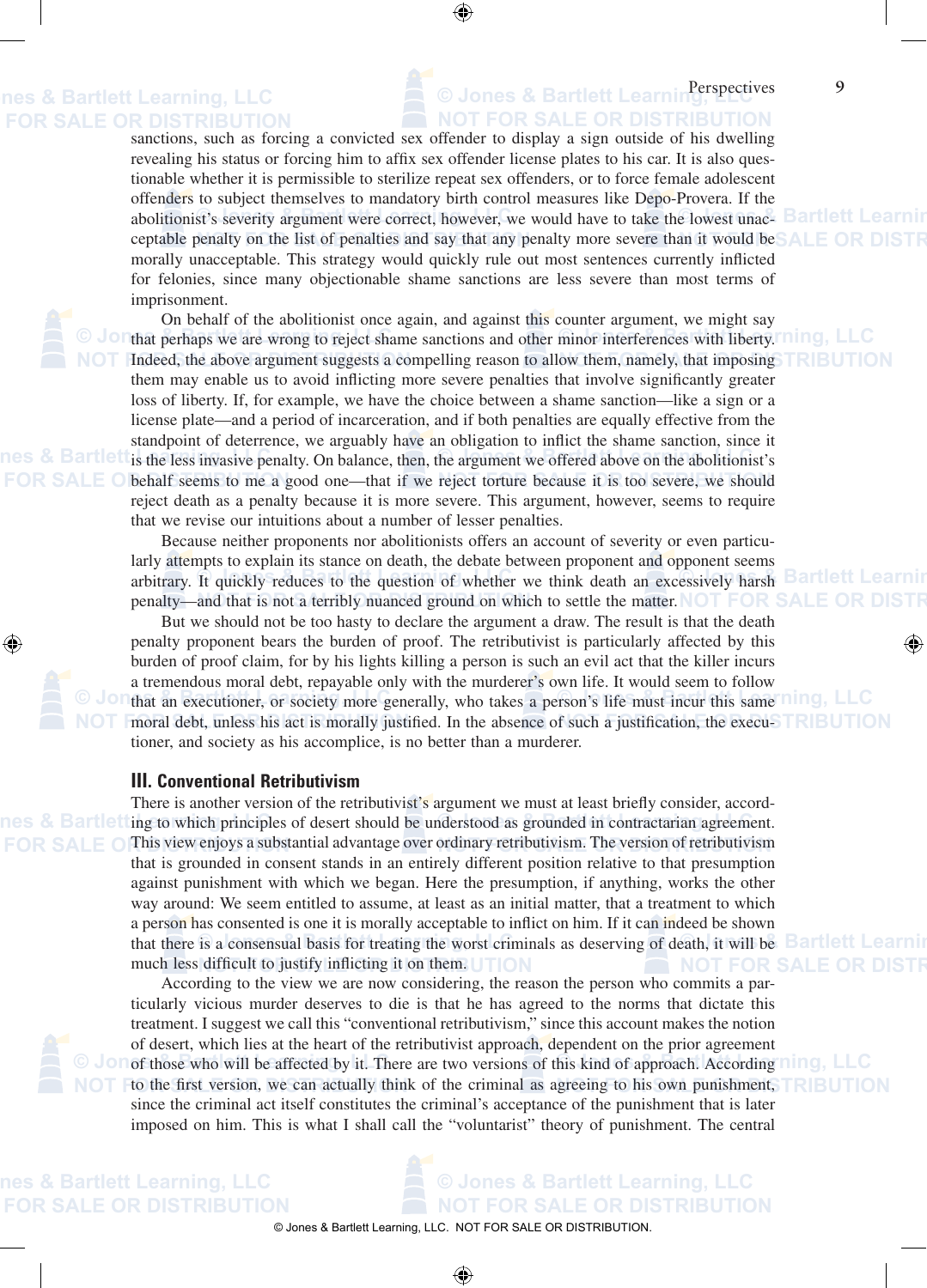thought of the voluntarist account is that the criminal gives his tacit consent to be punished by performing the criminal act in the first place.

There are some problems with this account. First, it is not at all clear that the consent that attaches to the voluntarily performed act should be thought to transfer to a consequence of that act the agent foresees but does not intend. Second, the voluntarist argument justifies far more than we are comfortable allowing by way of legitimate punishment. This is because justifications for punishment based on consent lack a principle of proportionality that would limit the level of punishment that could be imposed for a particular crime. Thus it would be perfectly acceptable to assign the death penalty for a minor traffic offense, as long as the offender was aware of the risk of receiving that penalty when he voluntarily broke the law. Although someone might be prepared to embrace this consequence of a consensual account, it seems a deeply objectionable feature of this theory, because it would put the consensual account out of sync with our prevailing practices of punishment. This is a problem that should worry the retributivist, since retributivism trades particularly heavily on intuitions about which penalties "fit" with which acts, it does not appear to be open to the retributivist to dispense with proportionality concerns.

There is, however, a second version of conventional retributivism. In this version, instead of thinking of consent as operating act-by-act, and therefore looking for a way of establishing the criminal's consent to the actual punishment he suffers, we should understand the entity to which the criminal consents as a general institution, or set of principles, which in turn provide a justification for a particular treatment of a given offender. The consent, that is, operates at the level of what Rawls calls the "basic structure," instead of at the level of the institution's particular response to the performance of a given prohibited act.

The question we must now ask is whether this "consensual" account of punishment would favor the death penalty. The question is whether individuals in an antecedent position of choice would have chosen the death penalty as part of the most rational means of dealing with those who commit the worst violations of the beneficial social rules that have been adopted. The argument that they would goes as follows. Each person enters into society because he fears for his bodily security and longevity. Putative members of society would choose to include the death penalty in the schedule of available penalties for the worst crimes since, assuming the death penalty deters, they would thereby increase the expected benefits of a system of punishment. The argument for the death penalty, then, is that it increases each person's expected security.

Against the above argument, however, one should note that every member of society must also take into account the possibility that he will be subject to the death penalty, either because he chooses to commit a crime for which the death penalty is authorized, or because he is wrongfully thought to have committed such a crime. The death penalty thus also decreases each person's expected security. Thus the increased security provided by the deterrent benefits of having the death penalty must be balanced for each rational individual against the decreased personal security the death penalty also involves. Rational agents selecting rules for the governance of society would choose to have a death penalty if it turned out that the added deterrent benefits of having that penalty, over and above the deterrent benefits of life sentences, were greater than the decreased security to each person from the possibility of being subject to the death penalty themselves. Arguably it would be rational for contracting agents to include the death penalty in the rules governing punishment.

> But what about the person who is erroneously put to death? For him, there is no net increase in expected security. As it turns out, his bodily security will have been destroyed by the existence of the death penalty. He would probably have done considerably better if he had lived with the increased threat of being the victim of a violent crime, and avoided the death penalty (even if he had to spend the rest of his life in prison anyway). And arguably since each person knows *ex ante* that he may end up in this position *ex post*, he cannot regard the death penalty as rationally motivated.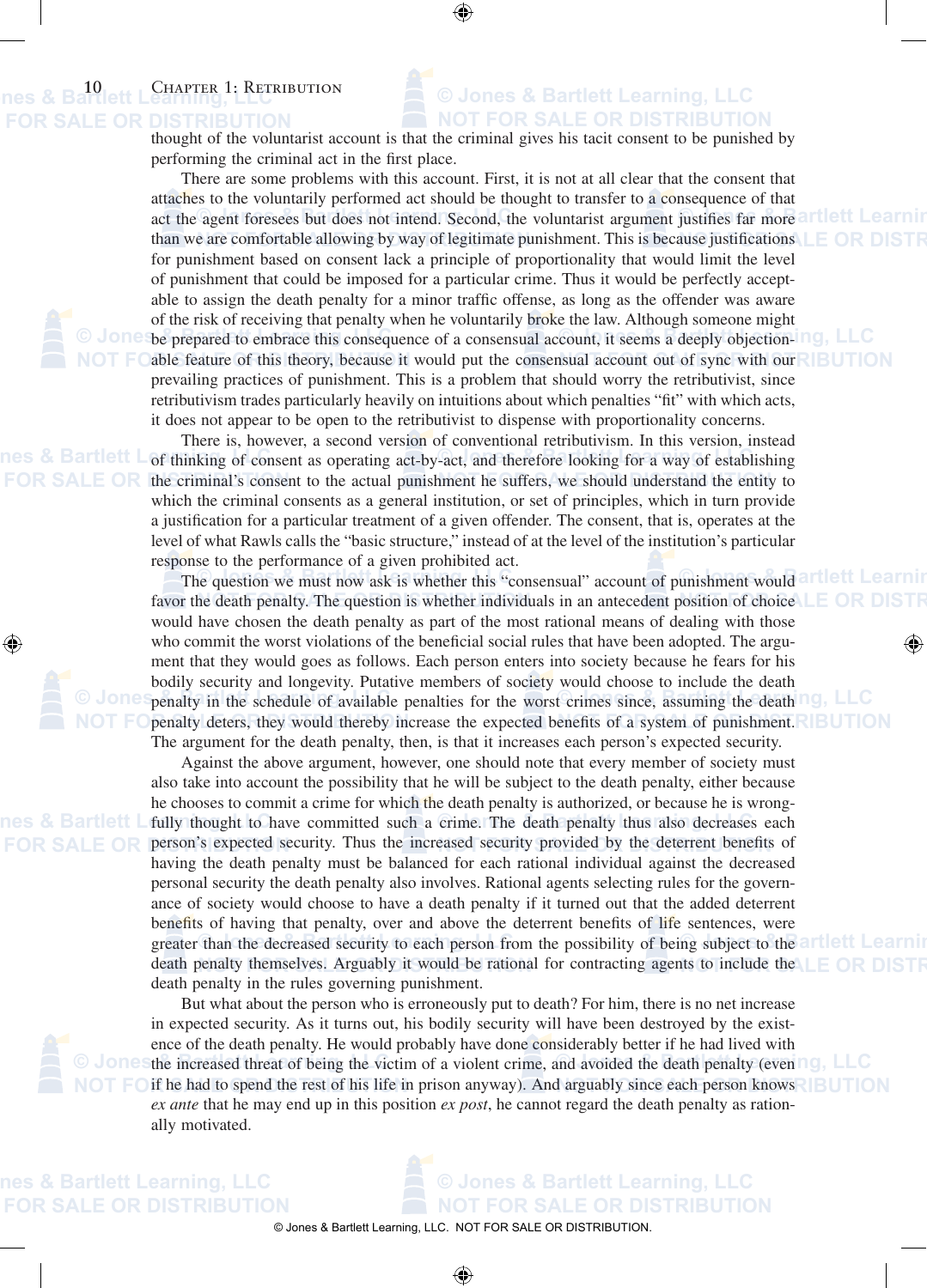So whether rational agents in a contractarian scheme would agree to the death penalty under the circumstances is a complicated matter. If the *ex ante* expected security of the death penalty is positive, on one view this would be sufficient to make it rational for putative members of society to agree to it, even if the death penalty could end up leaving any given individual worse off than if he had not agreed to it. On another view, however, for putative members of society to agree to the death penalty, each person must believe that no matter how things turn out, he will be better off under the death penalty regime than he would be in its absence. Let us make a very implausible assumption, namely, that the deterrent benefits from the death penalty are so great as to leave even the person put to death under its rule better off than he would be in a society that did not include the death penalty in its available punishments. On this hypothesis, the difference between the two forms of the consensual account would disappear, and we have reason to think that the consensual approach to punishment would endorse the death penalty.

But even if rational agents can regard their expected security as improved by the existence of the death penalty (and indeed even if the death penalty meets the stronger condition of leaving all members of society better off than they would be in its absence), it need not be the case that rational individuals would institute it. For there are deontological norms to which the retributivist is committed, and these arguably counsel against legitimizing an agreement with a person to put him to death. To see this, consider a different, but instructive example, the case of the "Kidney Society."

Suppose everyone were at some small risk of finding himself with two failing kidneys. In order to protect against the risk of needing a kidney and having access to none, a group of people enter into an agreement to supply one another with a kidney by lottery, should one of the members of the group end up in this situation. The terms of the agreement specify that if any member of the group finds himself needing a kidney to survive, a lottery would be held to determine who would supply that individual with the needed kidney. Once a person is chosen by lot to supply the kidney, he would have no choice but to yield, and a kidney could be removed, by force if need be, in order to supply the needed kidney to the person with dual kidney failure. In this case, we could say that there is no benefit to the person who must have his kidney removed as the upshot of the lottery. He is clearly better off with two kidneys than with one. From his perspective, the gamble has not turned out to be worth it. But there was a benefit to him in entering into the agreement with others in the first place. We can therefore hypothesize that if he thinks the danger of dual kidney failure sufficiently great, and the loss to himself of being the one to be chosen by lot to donate a kidney either sufficiently remote or sufficiently bearable, he may regard the terms of the Kidney Society's agreement beneficial on the whole, making it fair to enforce its terms when he resists its application to himself. Like the increased net security we hypothesized the death penalty might provide, the members of the Kidney Society enjoy an increase in the net expected health benefits they experience, even counting the "costs" of having to provide a kidney.

> Yet there are reasons to suppose that forcibly removing an objector's kidney would not be justifiable on consensual grounds, for it is not at all clear that rational agents concerned to maximize their long-term well-being would embrace the kidney scheme, or that ultimately it would be rational for individuals to ensure against kidney loss in this way. Despite the fact that each person can regard himself as better off living in a society in which he has insurance against dual kidney failure, at the risk of having to provide one of two extraneous kidneys himself, rational agents might not prefer a social scheme that provides them with such benefits. Rational agents might not want to select the "meta-regime" in which it was permissible to attack a non-consenting donor in the way necessary to enforce the Kidney Society lottery, even if the donation were one that the donor had putatively agreed to *ex ante* by signing up for the Kidney Society. One has only to reflect on the extreme discomfort we would have enforcing the kidney donation agreement if the person who had drawn the short straw in the lottery objected. Would we be willing to enforce such an agreement, solely on the grounds that the unlucky lottery participant had benefited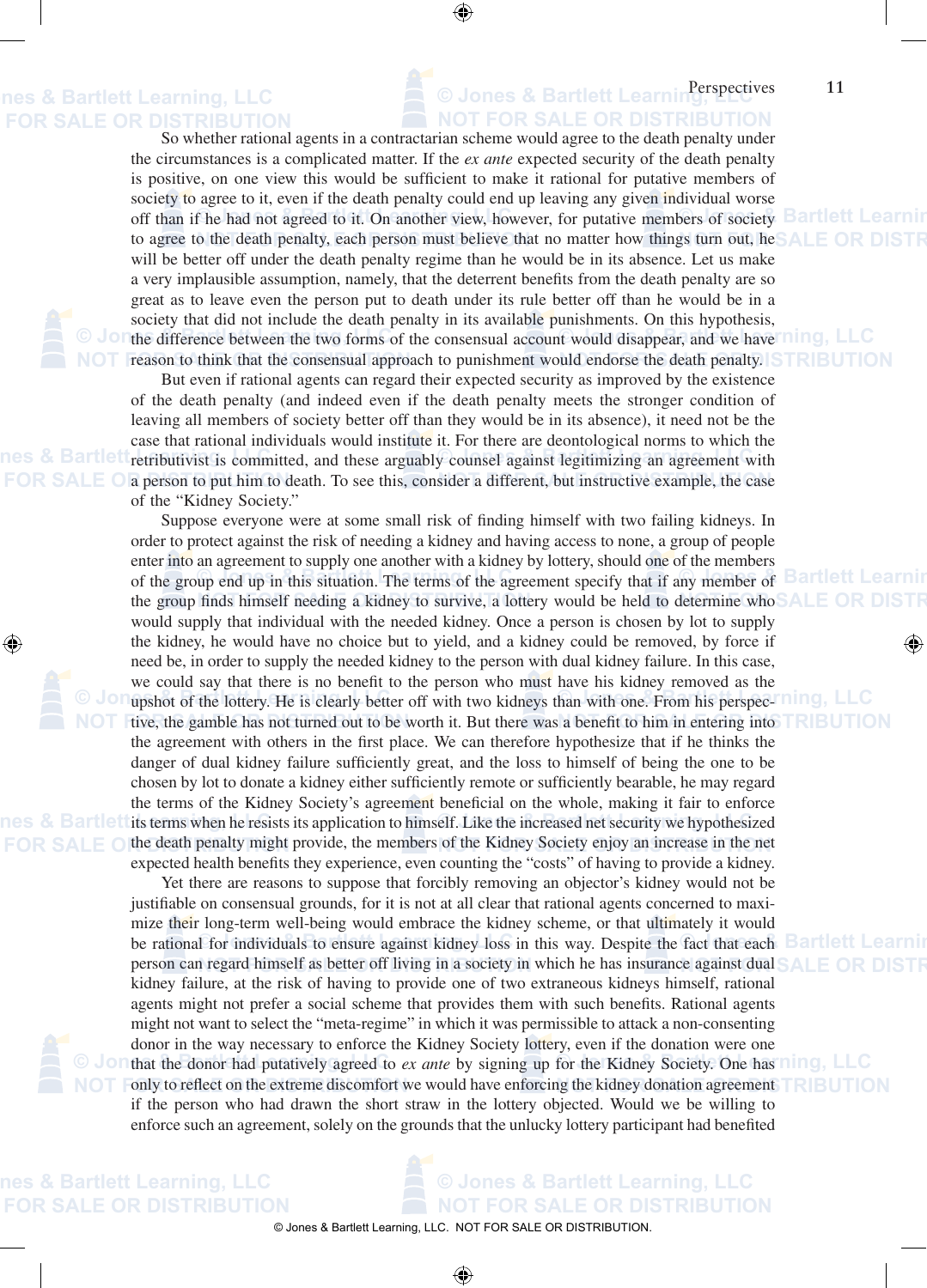from the insurance such a scheme gave him up until now? It goes without saying that no court in this country would order specific performance for such an agreement. Even if organ donation agreements were not void as contrary to public policy, the most one could expect to win against a recalcitrant donor would be monetary damages for the failure to turn over his kidney.

Presumably what bothers us about enforcing a kidney lottery is that we think the person who draws the short straw in the lottery has rights to bodily integrity, rights that he did not, and could not, contract away in the initial agreement to enter the lottery. While we might imagine contracting away some substitute for one's kidney—monetary compensation, for example—we cannot quite understand one's own bodily organs as themselves subject to voluntary renunciation. Indeed, a retributivist ought to have particularly strong objections to seeing rights to bodily integrity as the subject of a contract between rational agents, for it is usually because of the retributivist's view of the robustness of such rights on the victim's part that he is so confident of his judgment that the murderer deserves to die for violating them.

#### **IV. Conclusion**

If the retributivist seeks to defend the death penalty by claiming that an offender deserves to suffer precisely the treatment he has inflicted on his victim, the theory will prove absurd and morally repugnant: We simply are not prepared to rape the rapist and assault the assailant. So he must try to find the "moral equivalent" of the offender's criminal act instead, ruling out immoral acts and restricting available penalties to morally acceptable forms of punishment. But which acts are morally acceptable? Many penalties we currently consider morally impermissible, such as torture, are actually less severe than death. And that suggests that whatever method the moral equivalence theorist uses to eliminate torture could also be used to eliminate death. So unless the retributivist is prepared to allow that criminals can be tortured, it will be hard for him to employ a moral equivalence strategy to argue for the death penalty. And in the absence of a clear justification for using death as a punishment, the death penalty is morally impermissible, given that there is a presumption against the infliction of any painful, involuntary treatment.

There is, however, another possibility for justifying the death penalty along retributivist lines, and this is to combine the basic retributivist approach with a consensual theory of punishment: Criminals would be subject to an agreed upon roster of deserved penalties, allocated according to general moral principles they endorse. On this strategy, it would not be necessary to justify the death penalty per se, since a treatment to which an offender has himself consented is at least presumptively morally acceptable. The most compelling version of what I have been calling conventional retributivism sees the offender as having agreed to norms that govern the institution under which he is punished.

But it is very implausible that rational agents primarily concerned with protecting and prolonging their lives would consent to an institution of punishment that contained such a terrible penalty, even if it provided them with positive net expected security. Rational agents would be unlikely to agree to equip one another with the power to put members of their own society to death, despite the benefits in expected security we are now assuming they would garner. They would thereby alienate the strong rights to bodily integrity whose protection was their primary motivation for entering into civil society, the same set of rights that arguably lies behind the retributivist's conception of desert for punishment in the first place.

## **Michael Davis, "A Sound Retributive Argument for the Death Penalty"**

21 *Criminal Justice Ethics* 22 (2002)

Claire Finkelstein's primary conclusion is that "retributivism fails to justify the use of death as punishment." By "justify," Finkelstein seems to mean no more than "show to be morally permitted." I shall justify the death penalty in a somewhat stronger sense. I shall show statutory provision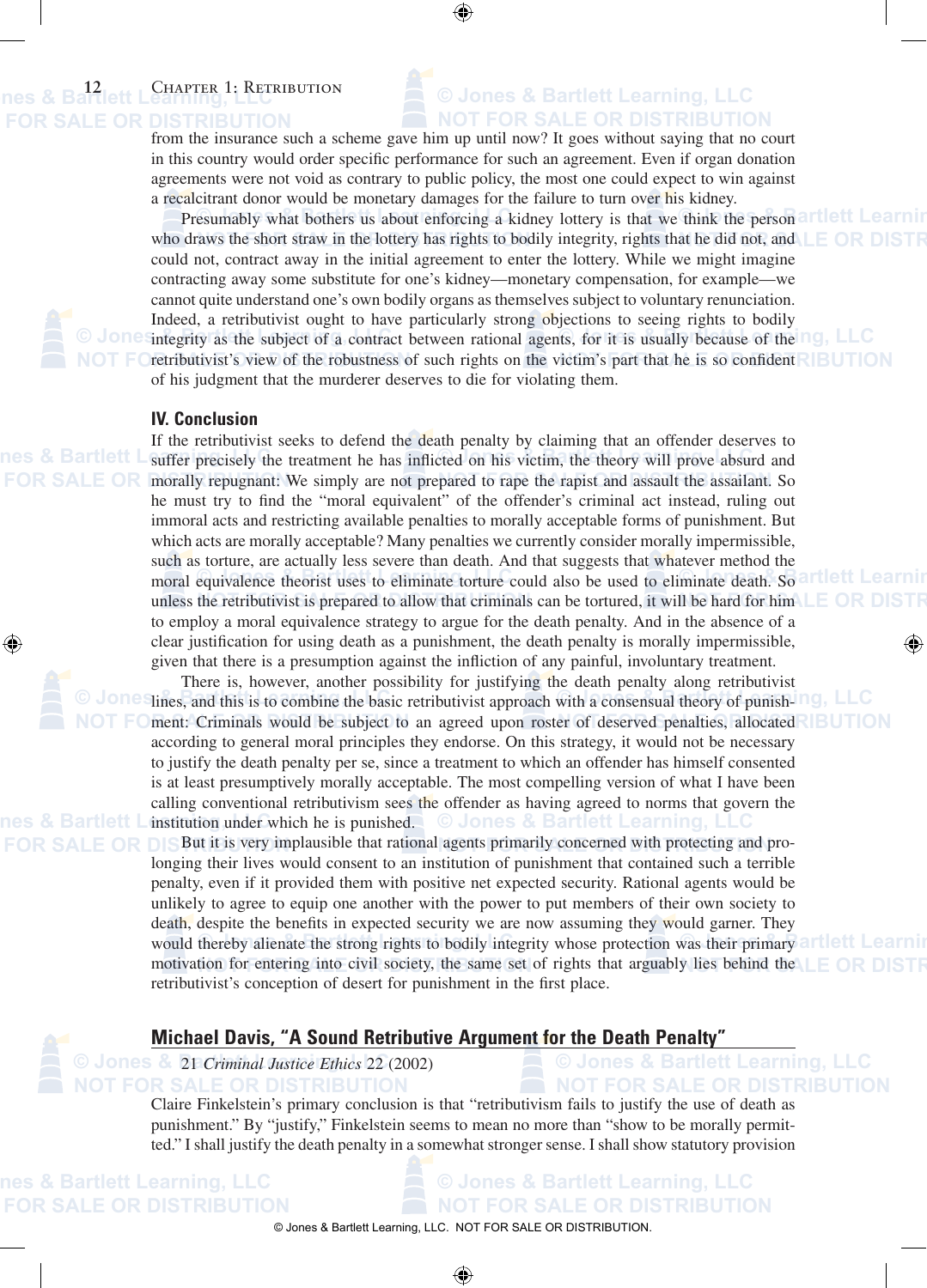of the death penalty to be not only sometimes morally permitted but, all else equal, something that reason sometimes recommends. I shall not, however, argue that morality (or reason) requires it. I do not believe that countries such as Canada and Mexico, or states such as Wisconsin and Michigan, are engaged in immoral conduct because they do not punish murder with death. **© Jones & Bartlett Learning, LLC**

# **I. Two Kinds of Retribution**

Finkelstein begins her discussion of retributivism with an oversight that may explain how she missed the argument I am about to make. While recognizing that the literal form of *lex talionis* the criminal deserves in punishment the same harm that the crime caused—is not a popular position even among staunch retributivists, she still seems to suppose that all forms of retributivism must proportion punishment to the harm done (at least for the major intentional crimes). The retributivist "would seek to inflict on the perpetrator by way of punishment the nearest morally permissible form of punishment to the act the perpetrator committed." This is the "moral equivalence" ("nearest") form of *lex talionis.*

All forms of the *lex talionis* use the harm the crime does as a major component when determining equivalence. All forms of the *lex talionis*, therefore, have trouble with the enormous diversity of crimes characteristic of any sophisticated legal system. Too many crimes do no harm—in any useful sense of "harm." Any retributivism must be able to assign penalties to many "harmless" crimes, everything from attempted murder to reckless driving, from failure to place a tax stamp on a liquor bottle to conspiracy to commit embezzlement. For that reason, a number of retributivists have tried to understand punishment as taking back (or canceling) the unfair advantage the criminal gets from the crime as such (or, at least, the value of that unfair advantage) rather than as returning something like the harm he did. Here is an example of the method by which that sort of retributivism would assign penalties to crimes:

- **1.** Prepare a list of penalties consisting of those evils (a) which no rational person would risk except for some substantial benefit and (b) which may be inflicted through the (relatively just) procedures of the criminal law.
- **2.** Strike from the list all inhumane penalties.
- **3.** Type the remaining penalties (by evil imposed), rank them within each type (by amount of that evil), and then combine rankings into a scale.
	- **4.** List all crimes.
	- **5.** Type the crimes (by interest protected), rank them within each type (by degree of protection), and then combine rankings into a scale.
- **6.** Connect the greatest penalty with the greatest crime, the least penalty with the least crime, and the rest accordingly. **NOTE**  $\frac{1}{2}$ 
	- **7.** Thereafter, type and grade new (humane) penalties as in step 3 and new crimes as in step 5, and then proceed as above.

The harm a crime actually does plays no part in this assignment of (maximum) penalties. The "harm" in prospect, if the evil in question is "harm" in any interesting sense, does have a part, but one constrained by considerations of type and grade, that is, by relationships internal to a system of criminal justice.

In a society much like ours, the initial list of penalties might include: death, loss of liberty, pain, loss of property, loss of opportunities (for example, revocation of driver's license or franchise), mutilation, and shame. These are the most persuasive penalties we can impose. **© Jones & Bartlett Learning, LLC**

## **II. Torture, Death, and Severity**

Finkelstein need not object to this seven-step method. She can restate one of her arguments in its terms: Death, she might say, cannot pass the test set by step 2—or, at least, cannot if torture fails (as almost everyone now agrees it does). Death must fail if torture does because torture is not as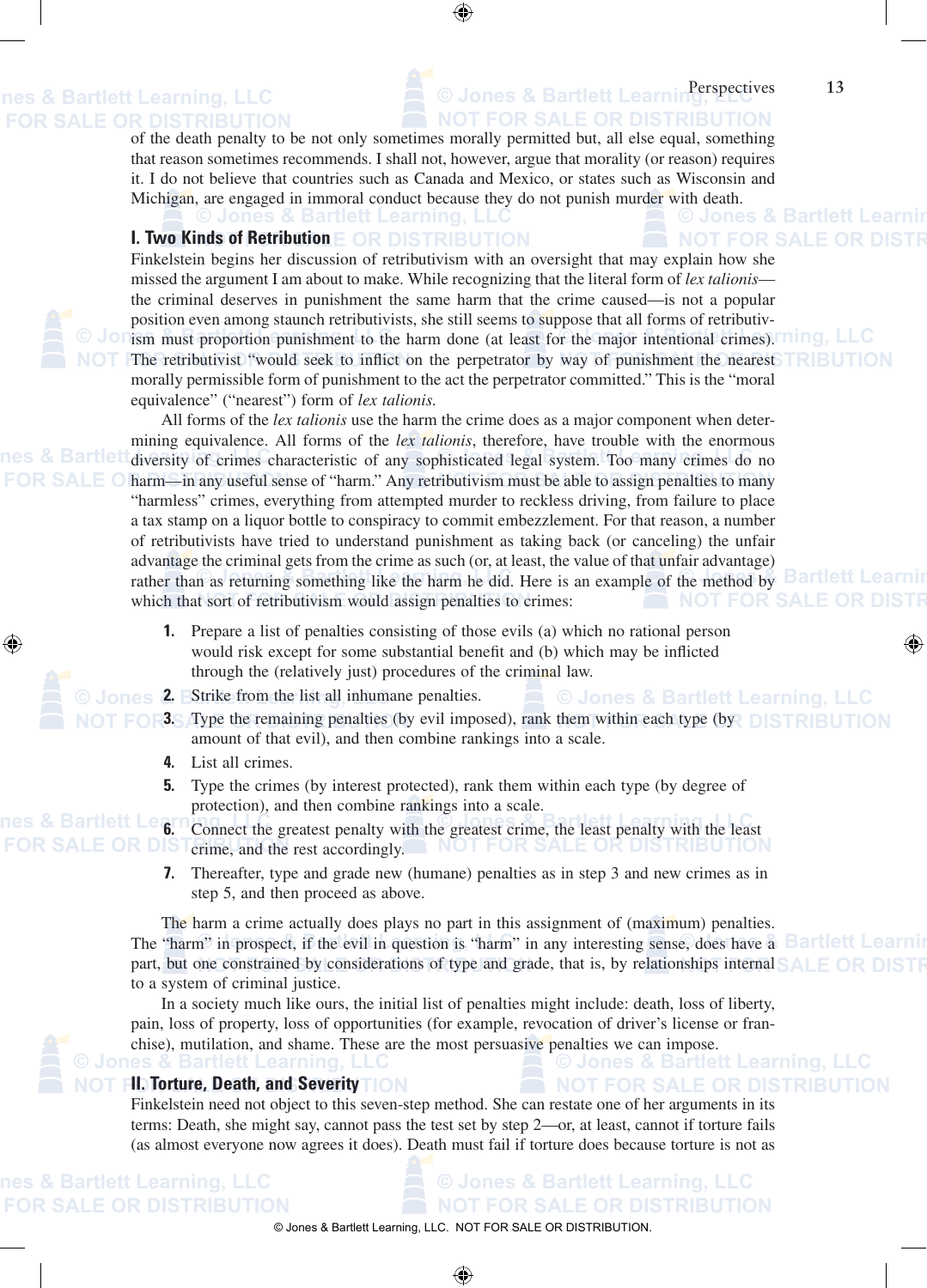severe a penalty as death. Since step 2 excludes death if it excludes torture, and it does exclude torture, the death penalty cannot be justified (or, at least, is no more justifiable than torture is).

If that is the argument she would make for striking death from the list, all I need to do is provide one plausible example of a jurisdiction in which death can be justified as a penalty even though torture cannot be. **© Jones & Bartlett Learning, LLC**

Consider, then, a jurisdiction, such as Illinois, in which the statutory penalty for armed robbery, aggravated arson, and similar serious non-lethal crimes is 6–30 years imprisonment, the statutory penalty for simple first-degree murder is 20–60 years imprisonment, and the statutory penalty for multiple murders is life imprisonment without parole. We may, I think, agree that someone who commits several first-degree murders on one occasion in an exceptionally brutal way deserves a penalty significantly more severe than the penalty for simple multiple murder (assuming the more severe penalty is both possible and otherwise permissible). That is, there is enough difference between these two categories of crime that we should (if possible and permissible) assign the more serious a substantially higher penalty. We want to give the criminal a reason not to be brutal even if he is going to murder several people, a reason that—as a rational person—he should find significant. Death is such a penalty.

But (Finkelstein might respond) you have not yet explained why we should not choose lifeimprisonment-with-torture instead of death. Any rational person should consider torture (added to life imprisonment) a significant reason not to do what he might do if the penalty were only life imprisonment. If your theory justifies the use of torture, it is (presumptively) refuted, since everyone agrees torture is not justified. If, on the other hand, you cannot justify torture, how are you to justify the more severe penalty of death without begging the question of death's moral permissibility?

> The reason why we cannot justify the use of torture instead of death is, of course, that torture has been struck from the list of available penalties; it is inhumane. But, in order to explain why death is not also off the list, the defender of the death penalty needs a theory of inhumane penalties (one that does not beg questions about the death penalty's moral permissibility). There is such a theory, one that explains why penalties can be morally permissible at one time and not at another, why death can be humane even if torture clearly is not, one general enough not to beg our question.

#### **III. Humaneness**

We do not object to a penalty (such as torture) as inhumane simply because of its severity. The penalty, considered as a physical act, a certain quantity of pain or the like, never changes though objections do. Nor do we object to a penalty as inhumane because of what we are willing to suffer. We are sometimes willing to suffer inhumane penalties ourselves (for example, a few hours of torture to avoid long imprisonment). We seem to object to a penalty as inhumane only when use of that penalty on anyone, especially someone else (against his will), shocks us; when, that is, we cannot comfortably bear its general use. Shock is neither rational nor irrational. The person who does not find shocking what everyone else does is eccentric, insensitive, or callous. She is not necessarily irrational. We think she needs to let go more, to feel more, or to live better, not to be cured or caged. Shock at this or that is not a basic evaluation all rational persons must share; nor is it the inevitable consequence of what all rational persons do share. For example, much that might turn most of us pale does not bother a surgeon. What shocks us seems to be a consequence of how we live, of what we do and do not experience.

> Though I may say a penalty is inhumane because it shocks me, a penalty is not inhumane just because it shocks me. A penalty is inhumane (in a particular society) if its use shocks all or almost all; humane, if its use shocks at most a few; and neither clearly humane nor clearly inhumane, if its use shocks many but far from all. We suppress inhumane penalties (in part at least) because we do not want to be shocked by their use.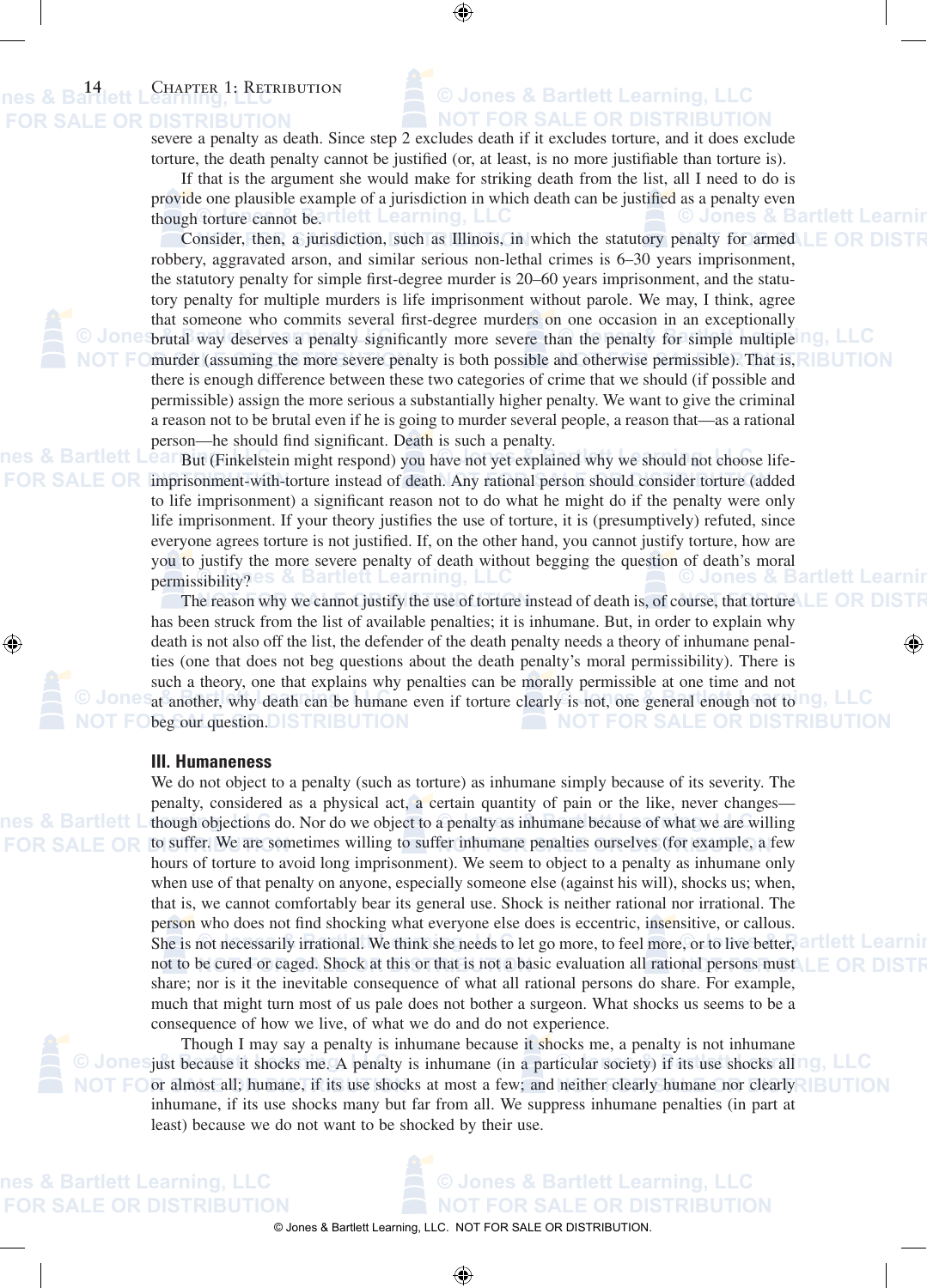But shock as such is morally indifferent whereas humaneness seems to be morally important. What is the connection between shock and morality? The connection seems to be this: to treat a person in a way that we generally find shocking is to treat her as we ourselves do not want to be treated, as we would not treat most other persons, as we might not even be willing to treat animals. It is, in short, to degrade her, to treat her as less than a person. If morality requires us to treat each person as a person (and that, it seems to me, is relatively uncontroversial), then we do something (at least prima facie) morally wrong if we inflict on a person (against her will) a penalty that we find shocking.

## **IV. How Is a Common Standard of Humaneness Possible?**

Making humaneness a function of shock in this way may seem puzzling. Shock, I said, is neither rational nor irrational. If what is inhumane depends upon most of us agreeing about what shocks us, how does it happen that there is so much agreement about what is inhumane?

The puzzle is not hard to solve. Ways of life shape our sensibilities in certain ways. A shared way of life, because it shapes a common sensibility, also forges a standard of humaneness. We are made to agree. Imprisoning someone for months or years would shock most people in a society of nomads. In such a society, the gentlest detention would be inhumane. Imprisoning does not shock us only because we are every day penned in houses, workshops, and offices and often spend years in the same city or town. Although we admit imprisonment to be a great evil, we do not think of it as an inhumane punishment.

> There is then some relationship between "progress" and what is or is not inhumane. Insofar as technological progress has meant the disappearance of certain evils from daily life, it has meant as well a change of sensibility and so a change in what society should lay aside as inhumane ("cruel and unusual," as the courts say). Public executions came to shock our humanity about the time it became rare for ordinary people to die in the street. During the last few decades, most death-penalty states switched from execution by (private) hanging, gassing, or electrocution to execution by (private) lethal injection. Why? Perhaps because death by injection is more like the hospital death we are now accustomed to (hanging, gassing, and electrocution resembling more the industrial accidents that, happily, have become relatively rare).

What then of the death penalty itself? If what I have said so far is right, the death penalty will shock enough of us only when it has become rare enough for people to die unwillingly before old age (such an early death being the evil that the death penalty imposes). How rare is "rare enough"? That is a question for social science. What is clear, I think, is that early death is not rare enough in the United States today to make the death penalty as shocking as it needs to be to be inhumane here. Certainly, death by lethal injection does not shock most of us in the way even fifty lashes with a whip does.

#### **V. The Kidney Society**

I have admitted that criminal desert is not the only constraint on how we can justifiably punish. Humaneness is another. I may seem thereby to have opened myself to Finkelstein's final argument, the one resting on "deontological norms [apart from desert] to which the retributivist is committed." She makes her argument using a single example, the Kidney Society. I agree with her intuition that "we" would object to the violation of bodily integrity necessary to make the Kidney Society's version of social insurance work. We would not require specific performance even if we would enforce the contract by assessing damages for a failure to perform. What I deny is the relevance of that intuition to the death penalty. The death penalty does not involve the same violation of bodily integrity as removing a human kidney. Death by lethal injection is much closer in that respect to forced medication (something that does not shock us) than to the Kidney Society's forced mutilation. In any case, our intuitions here rest on the same sensitivities as our intuitions of humaneness. Our intuitions of humaneness need not make sense according